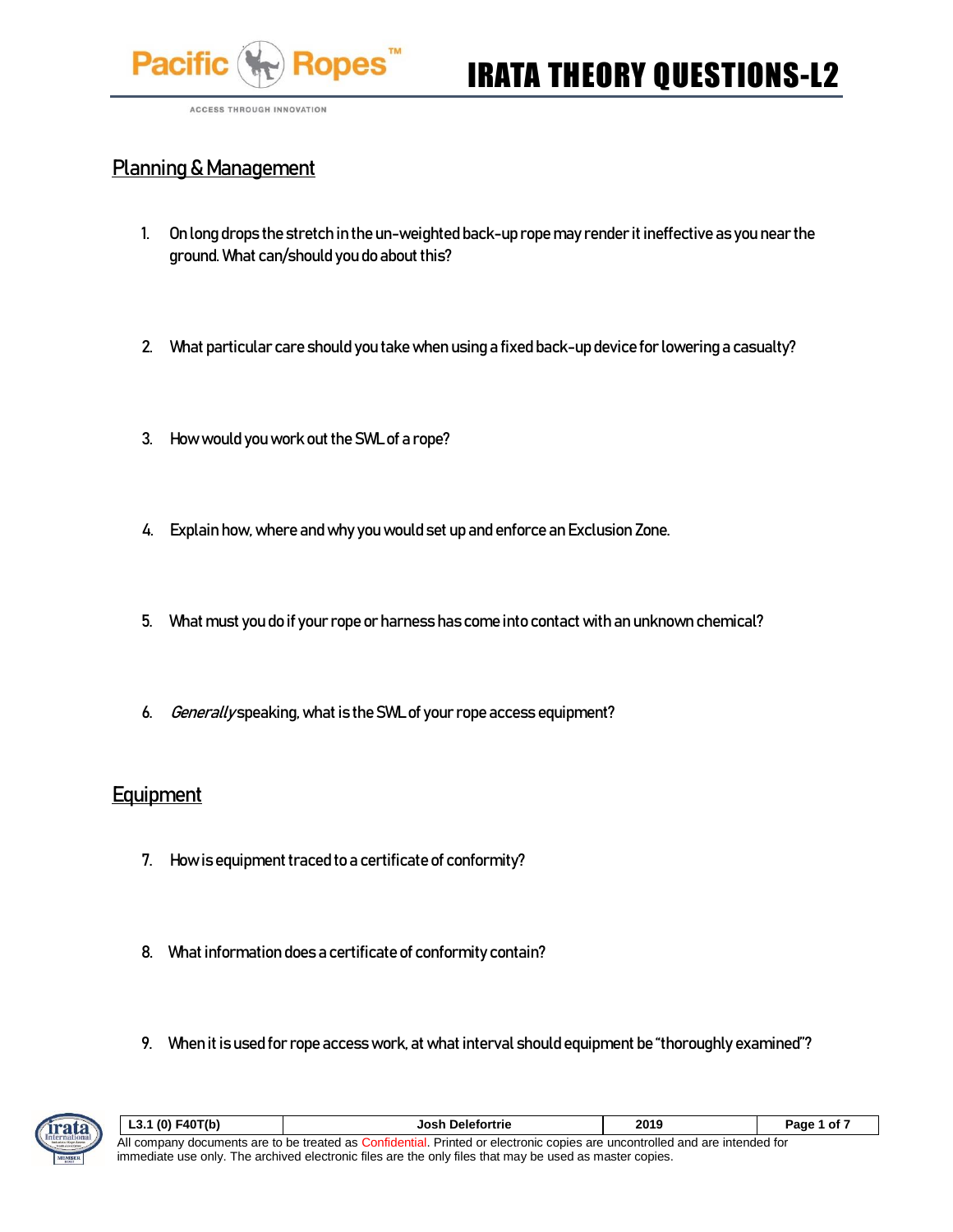

ACCESS THROUGH INNOVATION

- 10. Who can undertake a "thorough examination"?
- 11. What type/class of harness should you use in a fall arrest situation?
- 12. What type of karabiner locking mechanism is suitable for rope access?

13. Why are alloy karabiners prevented from use in some work environment such as the offshore oil sector?

14. What force can be applied to a toothed ascending device before it begins to damage the rope sheath?

#### **Rigging**

- 15. Draw a diagram of how you would rig a rope access system to descend for each of the scenarios involved: (Be sure to indicate anchor selection, knot choices and other considerations):
	- a) Two structural i-beams 4m apart:







| $L3.1(0)$ F40T(b)                                                                                                           | <b>Josh Delefortrie</b> | 2019 | Page 2 of 7 |
|-----------------------------------------------------------------------------------------------------------------------------|-------------------------|------|-------------|
| All company documents are to be treated as Confidential. Printed or electronic copies are uncontrolled and are intended for |                         |      |             |
| immediate use only. The archived electronic files are the only files that may be used as master copies.                     |                         |      |             |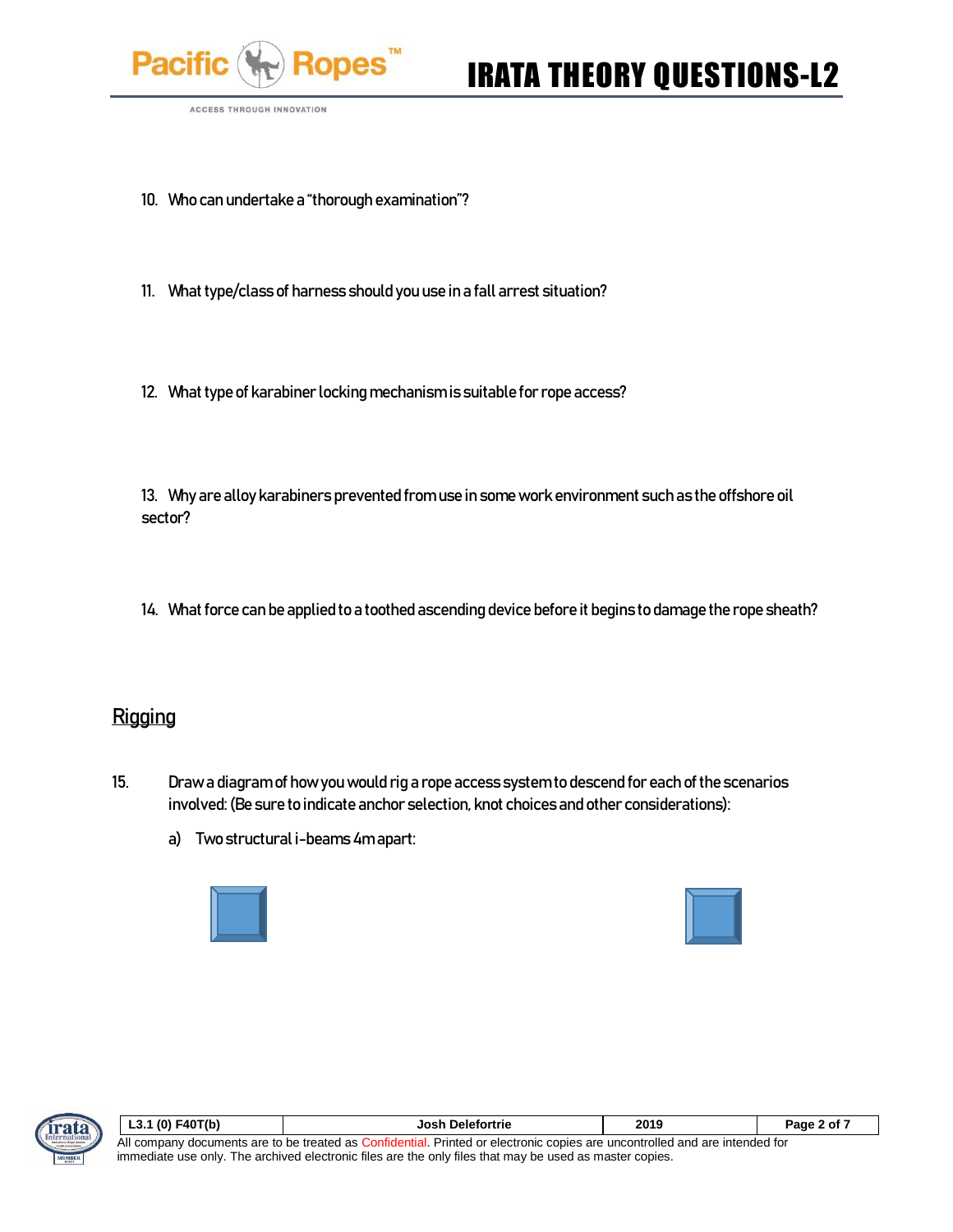

# Ropes<sup>"</sup> **IRATA THEORY QUESTIONS-L2**

ACCESS THROUGH INNOVATION

b) One structural i-beam:

c) From a tree, with no strength reduction to the slings or rope:





| $ $ L3.1 (0) F40T(b)                                                                                                        | Josh Delefortrie | 2019 | Page 3 of 7 |
|-----------------------------------------------------------------------------------------------------------------------------|------------------|------|-------------|
| All company documents are to be treated as Confidential. Printed or electronic copies are uncontrolled and are intended for |                  |      |             |
| immediate use only. The archived electronic files are the only files that may be used as master copies.                     |                  |      |             |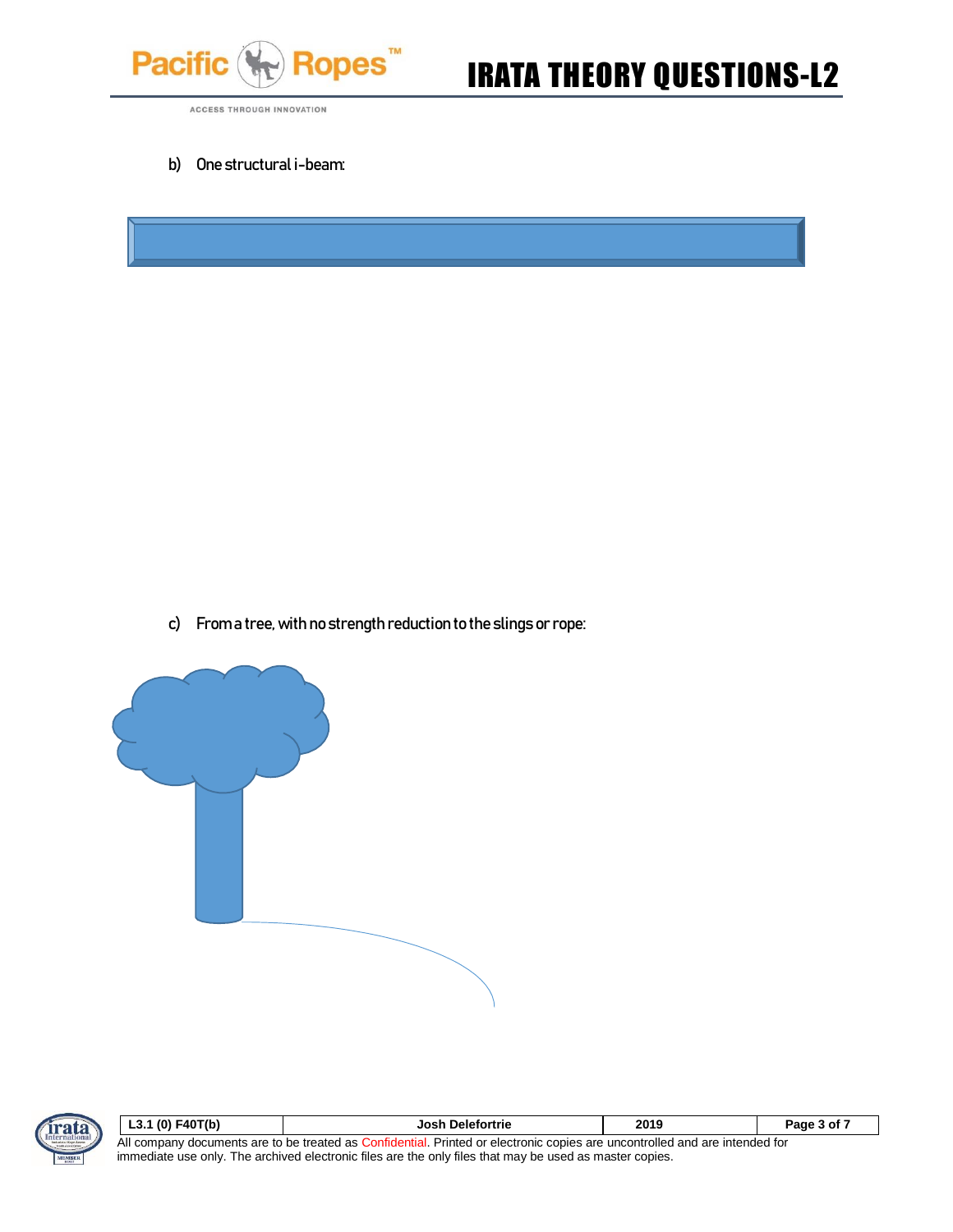

ACCESS THROUGH INNOVATION

d) Vertical Descent from the top of a flat roofed residential building: (Structure to the left is a certified rail with anchors to the roof spaced 5m apart, the big structure to the right is the Mechanical Room)

 $\longleftarrow$  30m  $\longrightarrow$ 





| L3.1 (0) F40T(b)                                                                                                            | Josh Delefortrie | 2019 | Page 4 of 7 |
|-----------------------------------------------------------------------------------------------------------------------------|------------------|------|-------------|
| All company documents are to be treated as Confidential. Printed or electronic copies are uncontrolled and are intended for |                  |      |             |
| immediate use only. The archived electronic files are the only files that may be used as master copies.                     |                  |      |             |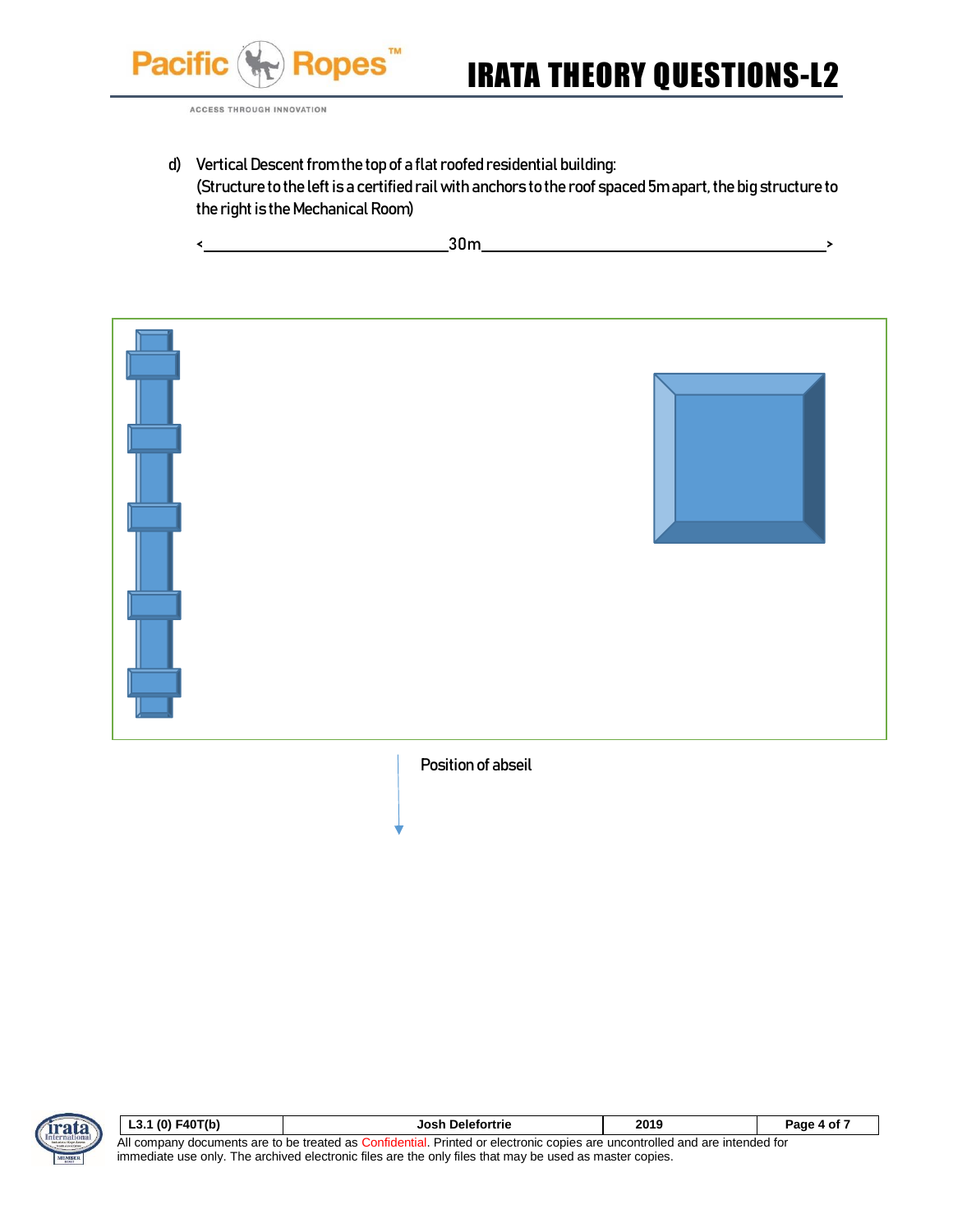

**ACCESS THROUGH INNOVATION** 

- 16. By what percentage does a larks foot or choker attachment weaken a tape sling?
- 17. Suggest three ways of loading a karabiner than would seriously weaken it?
- 18. What is the "critical angle" when rigging ropes with a "Y hang" and why?
- 19. What is the "critical angle" when rigging ropes with a "Deviation" and why?
- 20. When using rope protectors is it better to attach them to the structure or to the rope, why?
- 21. If retrieving ropes with a "pull through" what should you be particularly aware of?



| $L3.1(0)$ F40T(b)                                                                                                           | Josh Delefortrie | 2019 | Page 5 of 7 |
|-----------------------------------------------------------------------------------------------------------------------------|------------------|------|-------------|
| All company documents are to be treated as Confidential. Printed or electronic copies are uncontrolled and are intended for |                  |      |             |
| immediate use only. The archived electronic files are the only files that may be used as master copies.                     |                  |      |             |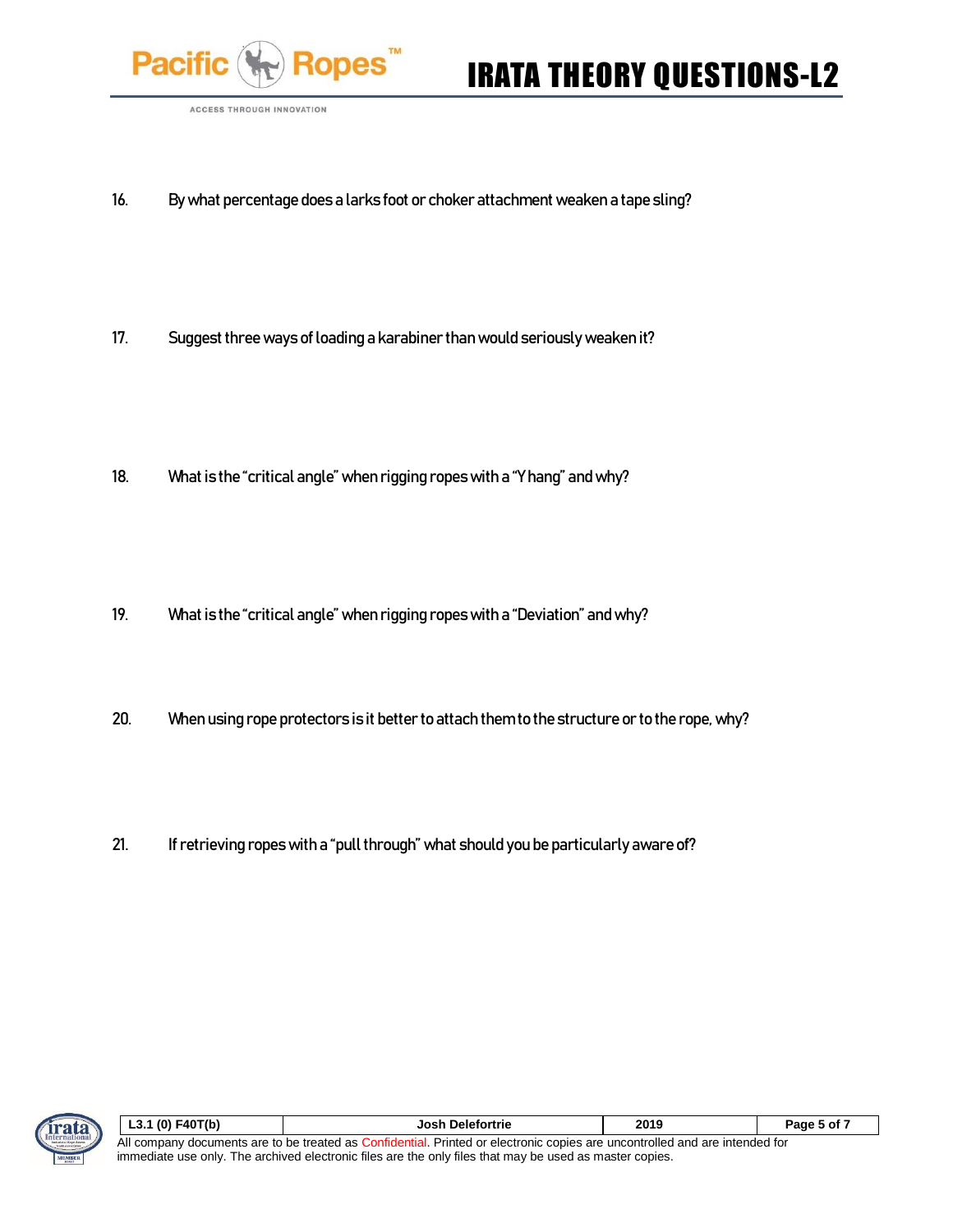

ACCESS THROUGH INNOVATION

### Rigging for Rescue and Hauling

- 22. If you were hauling a casualty with a 2:1 mechanical advantage and you added a further 3:1 to it what would the mechanical advantage now be?
- 23. If you were hauling a casualty with a 3:1 mechanical advantage and you added a further 3:1 to it what would the mechanical advantage now be?
- 24. What is the major disadvantage of using a "locking ascender" type of hauling system?

#### Climbing Techniques

- 25. What is the formula for working out fall factors?
- 26. You and your mate fall the same distance with the same fall factor. You are attached by dynamic cow's tails, but your mate is attached by a tape slings. Who will hurt themselves most and why?
- 27. According to the IRATA international code of practice device lanyards need to be able to withstand what?



| L3.1 (0) F40T(b)                                                                                                            | <b>Josh Delefortrie</b> | 2019 | Page 6 of 7 |
|-----------------------------------------------------------------------------------------------------------------------------|-------------------------|------|-------------|
| All company documents are to be treated as Confidential. Printed or electronic copies are uncontrolled and are intended for |                         |      |             |
| immediate use only. The archived electronic files are the only files that may be used as master copies.                     |                         |      |             |